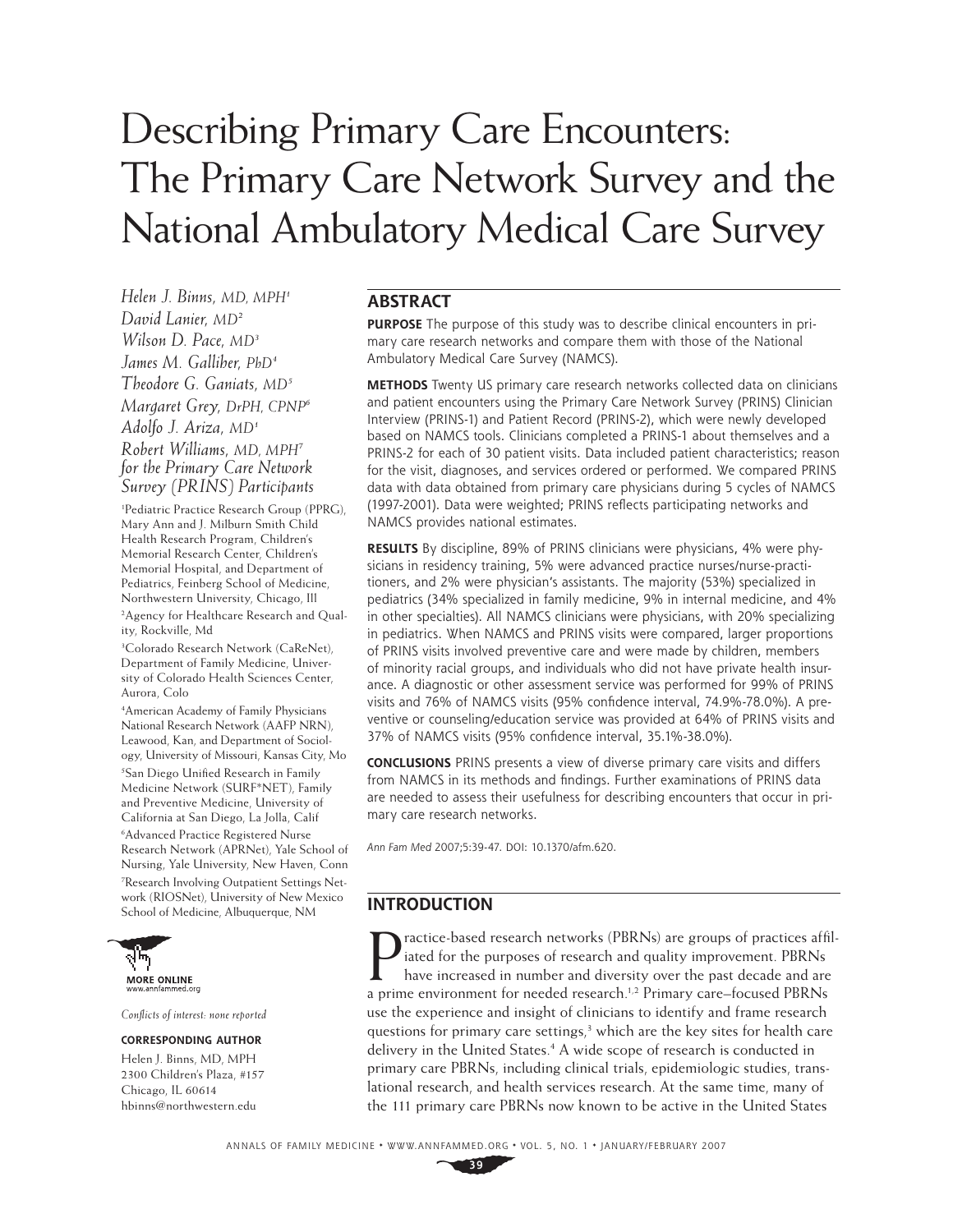report that the lack of adequate information systems in office practices is a major barrier to research.<sup>5</sup> Many PBRNs do not have accurate, up-to-date data describing their members and patients, making it difficult to define the denominator from which individuals are recruited for studies. This lack of information creates a barrier in properly responding to concerns that the networks may not be representative of US primary care practice. Individual PBRNs have addressed these concerns by PBRN patient samples with the National Ambulatory Medical Care Survey (NAMCS) data.<sup>6-8</sup>

During the past 2 decades, the NAMCS has been used to describe US primary care.<sup>9-13</sup> The NAMCS methodology is well established and provides nationally representative cross-sectional data at the visit level.14 Its view of primary care is limited in several ways, however. First, the NAMCS collects information only about visits to physicians and thus provides no information about visits to other disciplines common in primary care practice, such as advanced practice nurses/nurse-practitioners (APNs/NPs) and physician's assistants. Second, the survey response options for diagnostic/assessment and counseling/education services include options pertinent to surgical and medical specialties and thus have fewer options to describe the primary care encounter. Lastly, very little information about the characteristics of physicians and their practices is publicly available, and the data that are publicly available cannot be used to examine effects of clustering of patient encounters within multiclinician practices. There is a need to obtain more comprehensive information about primary care clinicians, their patients, and services they provide that can be used by researchers, policy makers, and the public. Such information may help to identify strengths and additional areas for improvement in services.

In 2001, as part of its ongoing effort to foster development and enhance the diversity of PBRNs, the Agency for Healthcare Research and Quality (AHRQ) awarded cooperative agreements to 20 US primary care PBRNs to conduct network-defining surveys using a standardized instrument. Clinicians in these networks represented primary care disciplines (general internal medicine, family medicine, and pediatrics) and included practicing physicians, physicians in residency training, APNs/NPs, and physician's assistants. The primary purpose of the surveys was to systematically collect data about clinicians and patient encounters in each PBRN, while testing a method and survey instruments that could potentially be used by other PBRNs. This report of the **PRI**mary Care **N**etwork **S**urvey (PRINS) describes and illustrates the PRINS method, including weighting of data to represent participating PBRNs' patient visits. It shows the promise of a rich

data set by presenting comparisons with NAMCS data, which may benefit from further investigation.

## **METHODS**

PBRN and AHRQ representatives jointly developed the PRINS Clinician Interview (PRINS-1) and the PRINS Patient Record (PRINS-2) survey instruments. These instruments were patterned after recent NAMCS data instruments, with an expanded number of items to describe assessments and services, and no attempt to collect the names of medications prescribed. The PRINS method was approved by the US Office of Management and Budget and by each PBRN's institutional review board. Signed consent was required only for the several PBRNs that had supplemental studies requiring such.

# **Subjects**

# **PBRNs**

The 20 primary care PBRNs had 7 to 1,142 clinician members (median, 145). Two were national networks (pediatric, family medicine), while the rest were organized along geographic boundaries or were groups of practices with similar characteristics (eg, similar computer systems). Four focused their research on issues relevant to children and primarily included pediatric clinicians, while the rest focused on issues relevant in family medicine or internal medicine settings. Many networks had members from a variety of disciplines.

#### **Clinician Sampling Strategy**

PBRNs used various sampling strategies, with the overall objective of surveying a representative sample of network clinicians. Smaller networks chose to invite all members to participate, whereas other networks selected a random or convenience sample subset. Clinicians were asked to complete a PRINS-1 form about themselves and PRINS-2 forms for patient encounters. Among the 915 clinicians completing PRINS-2 forms, 15 clinicians provided care only in school settings or residential facilities, and data for these clinicians were excluded.

#### **Encounter Sampling Strategy**

PRINS data were collected from January through August 2002, with participation dates determined by PBRNs and clinicians. Clinicians completed PRINS-2 surveys on a systematic sample of 30 encounters. After estimating the usual patient volume in a week, each clinician established an appropriate sampling strategy (every  $n<sup>th</sup>$  encounter) to accomplish data gathering within 5 to 10 workdays. Many clinicians (56%) completed PRINS-2 visits within 5 workdays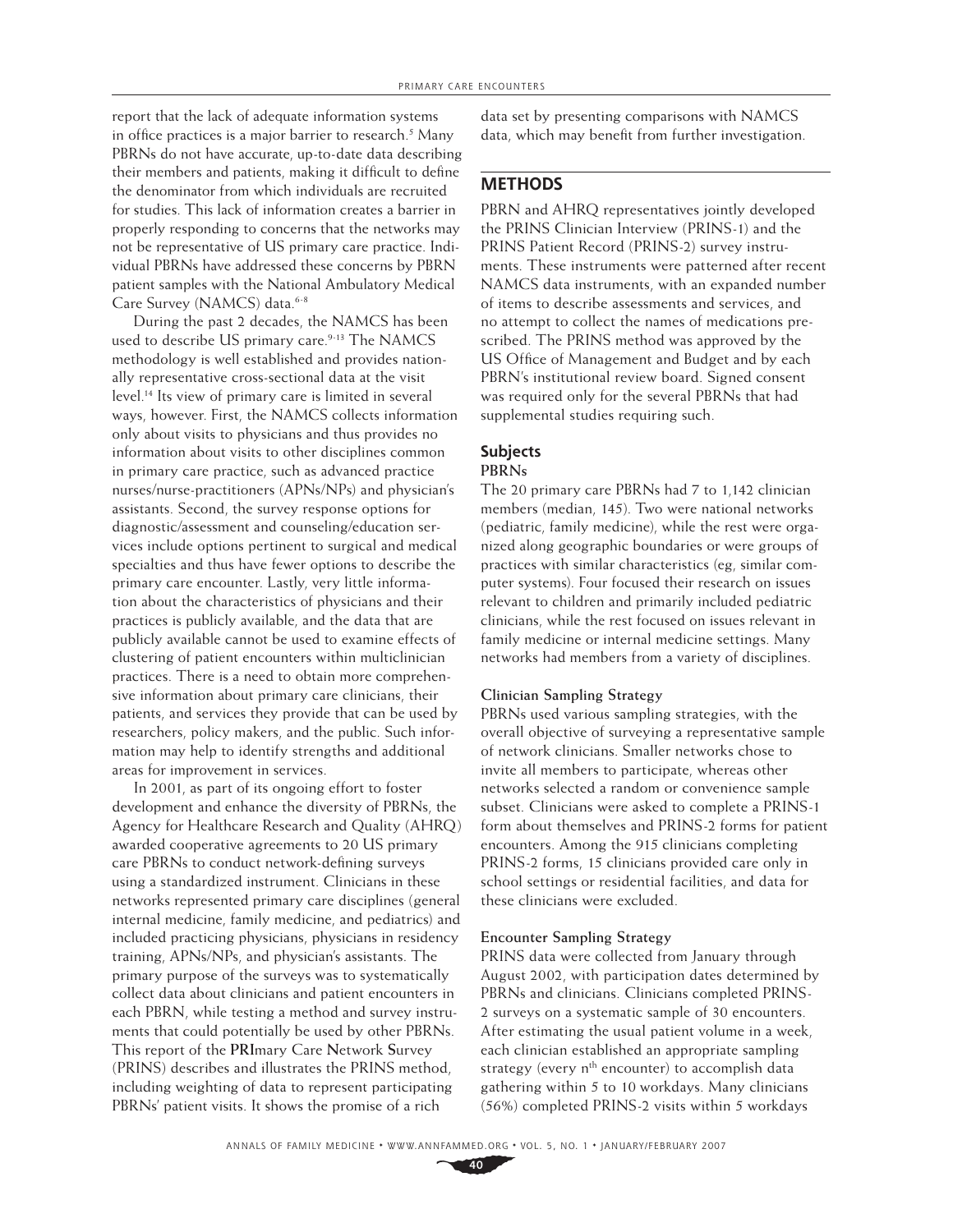(95% completed them within 10 workdays). Clinician compliance with maintenance of the intended sampling strategy was not assessed.

# **Instruments**

## **PRINS-1**

The PRINS-1 survey is a 22-item self-report questionnaire.15 Fifteen items describe clinician demographic characteristics, number of patients seen in an average week, and business relationships. Seven items describe characteristics of the office. Each PRINS-1 form was pre-identified by a PBRN number and a clinician number. A variable to link clinicians within practices was assigned to each PRINS-1 questionnaire.

#### **PRINS-2**

The PRINS-2 survey was designed to characterize the clinician-patient encounter.16 It is a 1-page instrument with 19 items (4 concerning patient demographics, 2 on clinical relationships of the clinician and practice to the patient, 3 on sources of payment for the visit, and 10 concerning the visit). Clinicians noted "diagnostic and other assessment services ordered or provided" by checking any of 40 options grouped in 5 categories (physical examination, measurements, tests, imaging, and "assessment for"). They noted "preventive and counseling/educational services ordered or provided" by checking any of 16 options. Each PRINS-2 form was pre-identified by study-specific IDs for the PBRN, clinician, and visit.

## **Data Procedures**

#### **Data Collection**

Each PBRN oriented its clinicians to the study procedures. Some PBRNs asked clinicians to provide all PRINS-1 data themselves, whereas others gathered practice- and office-level information from administrators. Clinicians listing only obstetrics-gynecology or "other" as their specialty were assigned to the "other" specialty group.

Clinicians completed PRINS-2 forms during or immediately after each patient encounter, with or without the assistance of practice staff. A few PBRNs provided in-office assistance. To facilitate the ability to gather missing PRINS-2 information, clinicians maintained a log linking survey numbers to patients. Data collection was completed on paper, or electronically at the few practices testing computerized data collection. All networks were instructed to have clinicians ask patients their race and ethnicity.

Completed paper-based instruments were returned to each network office and then checked by PBRN staff for legibility and completeness; where possible, data issues were resolved by the PBRN staff and the

clinicians. Paper or electronic data were supplied to Social and Scientific Systems, Washington, DC, the data-coordinating center.

#### **Data Entry**

Paper data were faxed or mailed to the data center and entered using optical character recognition Teleform software (Cardiff, Vista, Calif), and entries were verified by data center personnel. A 12% sample of PRINS-1 entries were subsequently reviewed for accuracy. Twelve instruments each had 1 error, for a PRINS-1 entry error rate of 0.05%. For PRINS-2, the percentage of unreasonable values was determined for 11 data fields. For 5 fields, less than 0.1% of values were unreasonable, and for 6 fields, 0.14% to 0.87% of values were unreasonable. Unreasonable values were considered as missing data.

#### **Coding**

We coded text entries for visit diagnoses by matching them to text from the *ICD-9-CM Tabular List of Diseases* that was provided with documentation from the 2002 NAMCS cycle.<sup>17</sup> The coding was first done by computer matching, and then results were reviewed and edited by a coder and a physician. The PRINS-2 survey instruments provided space for 3 diagnoses; however, when clinicians indicated more, we retained a maximum of 6 International *Classification* of Diseases, *Ninth Revision, Clinical Modification (ICD-9-CM)* codes in the data set. We used the same procedure to code the reason for a visit (list of the patient's complaints, symptoms, or other reason for the visit) using the NAMCS *Reasons for Visit Classifi cation for Ambulatory Care*. 18 Data on reason for visit are not presented.

Two networks coded diagnoses in a 10% random sample of their network visits. They disagreed with the data center–assigned *ICD-9-CM* coding for 3 (1.6%) of 191 diagnoses reviewed. Other reliability or validity measures are not available for the surveys.

#### **NAMCS Methods**

We analyzed data from 5 cycles of NAMCS (1997-2001).19 We restricted analyses to the subset of physicians whose specialty type was primary care<sup>20</sup> and whose specialty was family practice or general practice, internal medicine, or pediatrics, as defined by NAMCS.<sup>21</sup> The 2001 NAMCS definitions for these are given in the Supplemental Appendix, Table 1 (which can be found online-only at http://www. annfammed.org/cgi/content/full/5/1/39/DC1). The NAMCS Patient Record form is modified every 2 years; therefore, some items listed under diagnostic/ screening services and counseling/education/therapeutic services vary across years.

The NAMCS uses a multistage sampling procedure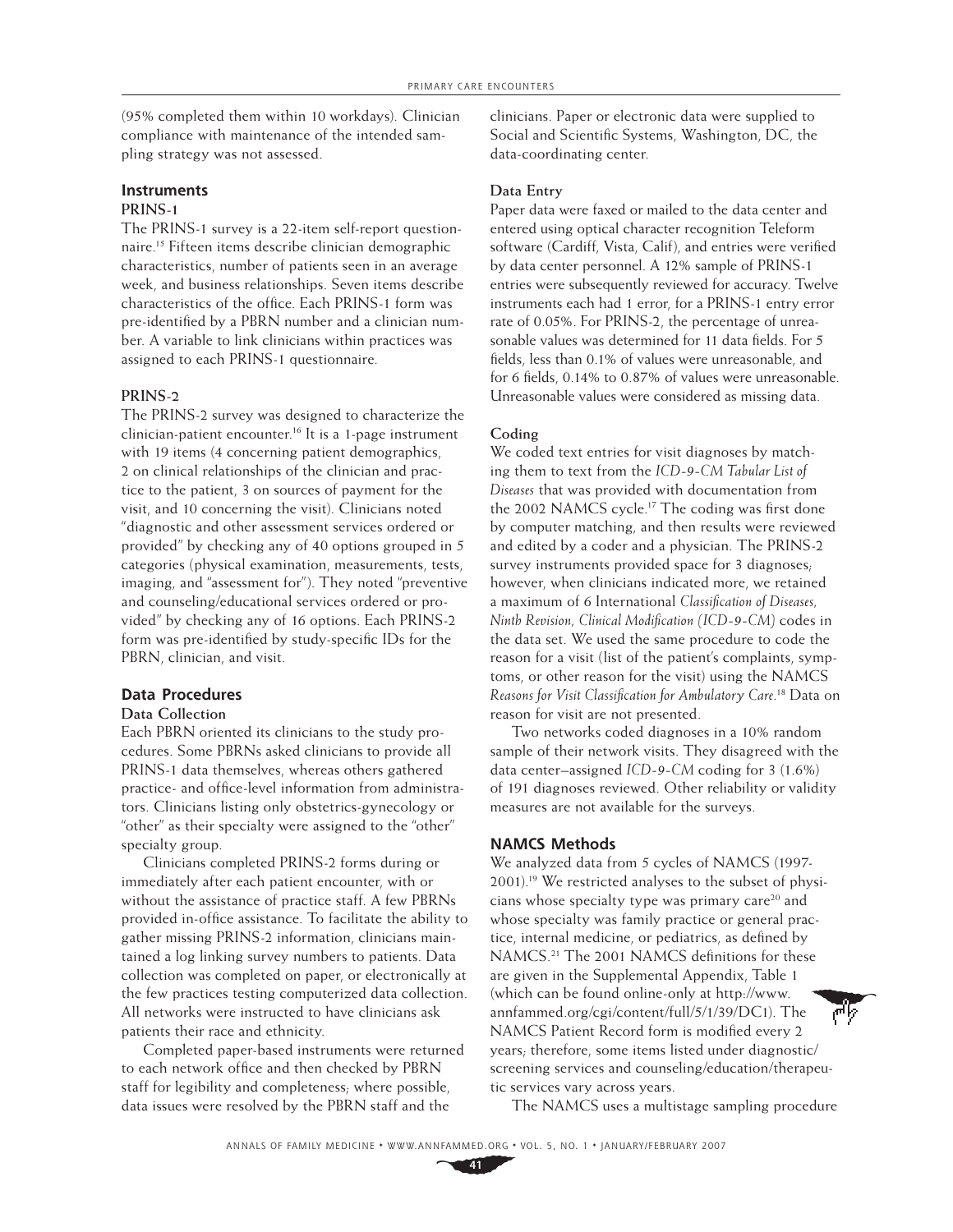that produces essentially unbiased national estimates. It involves a sampling of primary sampling units (representing geographic areas throughout the United States, physician practices within primary sampling units, and patient visits within physician practices). The NAMCS targets non–federally employed, office-based physicians listed in the American Medical Association and American Osteopathic Association master file as providing office-based patient care at sites that are not federally operated facilities or hospital-based outpatient departments.

Sampled physicians are asked to complete patient record forms<sup>22</sup> to describe the medical encounter for a systematic random sample of 30 office visits during a randomly assigned 1-week reporting period. The weighted response rate for physicians sampled for the 2001 NAMCS was 64.7%.<sup>20</sup> Trained field representatives of the US Census Bureau oversee data collection at physicians' offices. Data collection is completed by

physicians, their staff, or both. Additionally, field representatives may abstract data from the medical record. In the 2001 NAMCS cycle, field representatives, either alone or with physicians or office staff members, abstracted data from records in 47.6% of the offices.<sup>20</sup>

NAMCS analysts apply statistical adjustments for survey and item nonresponse. For some items, missing values were imputed by randomly assigning a value from a similar patient record. In 2001, the following items were among those imputed: patient age (1.7% of weighted visits), sex  $(2.6\%)$ , and race  $(21.4\%)$ .<sup>20</sup> The National Center for Health Statistics provided national estimates of NAMCS physician characteristics (Table 1). Data on race and ethnicity of NAMCS physicians are not available.

#### **Analysis**

We limited PRINS and NAMCS comparisons to items that are similar on the respective survey instruments.

|                                  |                                               | Percentage of Clinicians,<br>Weighted |                                    |                          | Percentage of Clinicians,<br>Weighted |
|----------------------------------|-----------------------------------------------|---------------------------------------|------------------------------------|--------------------------|---------------------------------------|
| Characteristic                   | <b>NAMCS</b><br><b>PRINS</b><br>Mean (95% CI) |                                       | Characteristic                     | <b>PRINS</b>             | <b>NAMCS</b><br>Mean (95% CI)         |
| Specialty                        |                                               |                                       | Ethnicity                          |                          |                                       |
| Family medicine/general practice | 34.2                                          | 43.2 (40.8-45.6)                      | Non-Hispanic                       | 94.0                     | <b>NA</b>                             |
| Internal medicine                | 8.7                                           | 36.7 (34.7-38.7)                      | Hispanic                           | 5.3                      |                                       |
| Pediatrics                       | 52.9                                          | 20.1 (18.5-21.7)                      | Missing                            | 0.7                      |                                       |
| Other                            | 4.2                                           | $0.0(-)$                              | Race                               |                          |                                       |
| Region                           |                                               |                                       | <b>White</b>                       | 85.3                     | <b>NA</b>                             |
| Northeast                        | 20.4                                          | 22.8 (20.8-24.8)                      | Black/African American             | 3.3                      |                                       |
| Midwest                          | 25.6                                          | 23.4 (21.0-25.8)                      | Asian                              | 10.0                     |                                       |
| South                            | 28.7                                          | 29.7 (26.5-32.9)                      | Native Hawaiian/                   | 0.4                      |                                       |
| West                             | 25.3                                          | 24.2 (21.6-26.8)                      | other Pacific Islander             |                          |                                       |
| <b>MSA</b> status                |                                               |                                       | American Indian/<br>Alaska Native  | 0.1                      |                                       |
| <b>MSA</b>                       | 77.5                                          | 79.1 (77.3-80.9)                      | More than 1 race                   | 0.3                      |                                       |
| Non-MSA                          | 19.7                                          | 20.9 (17.1-24.7)                      |                                    |                          |                                       |
| Missing                          | 2.8                                           | $0.0(-)$                              | Missing                            | 0.6                      |                                       |
| <b>Discipline</b>                |                                               |                                       | Who owns this practice?"           |                          |                                       |
| Physician                        | 89.0                                          | 100.0 (NA)                            | Hospital                           | 24.9                     | $8.6(6.8-10.4)$                       |
| Resident                         | 3.9                                           | 0.0                                   | Physician or physician group       | 54.6                     | 75.9 (73.1-78.7)                      |
| APN/NP                           | 5.4                                           | 0.0                                   | Other health care corporation      | 15.2                     | $8.3(6.5-10.1)$                       |
| Physician's assistant            | 1.7                                           | 0.0                                   | Health maintenance<br>organization | 0.1                      | $3.2(2.2-4.2)$                        |
| Missing                          | 0.0                                           | 0.0                                   | Other                              | 3.9                      | $4.0(2.8-5.2)$                        |
| Sex                              |                                               |                                       | Missing                            | 1.3                      | $0.0(-)$                              |
| Male                             | 53.0                                          | 76.8 (NA)                             | Employment status <sup>†</sup>     |                          |                                       |
| Female                           | 47.0                                          | 23.2                                  | Owner                              | 37.6                     | 63.8 (60.6-67.0)                      |
| Age                              |                                               |                                       | Employee (or contractor-PRINS)     | 61.1                     | 30.8 (27.6-34.0)                      |
| <50 years                        | 70.0                                          | 66.5 (63.7-69.3)                      | Contractor (NAMCS)                 | $\overline{\phantom{0}}$ | $5.4(4.2-6.6)$                        |
| $\geq$ 50 years                  | 28.4                                          | 33.5 (30.7-36.3)                      | Missing                            | 1.3                      | $0.0(-)$                              |
| Missing                          | 1.6                                           | $0.0(-)$                              |                                    |                          |                                       |

PRINS = Primary Care Network Survey; NAMCS = National Ambulatory Medical Care Survey; CI = confidence interval; MSA = Metropolitan Statistical Area; APN = advanced practice nurse; NP = nurse-practitioner; NA = not available or not applicable.

\* Response choices as listed on the PRINS form. The NAMCS response choice "medical/academic health center" is included in "hospital."

† PRINS includes 2 categories (owner, employee/contractor); NAMCS includes 3 categories (owner, employee, contractor).

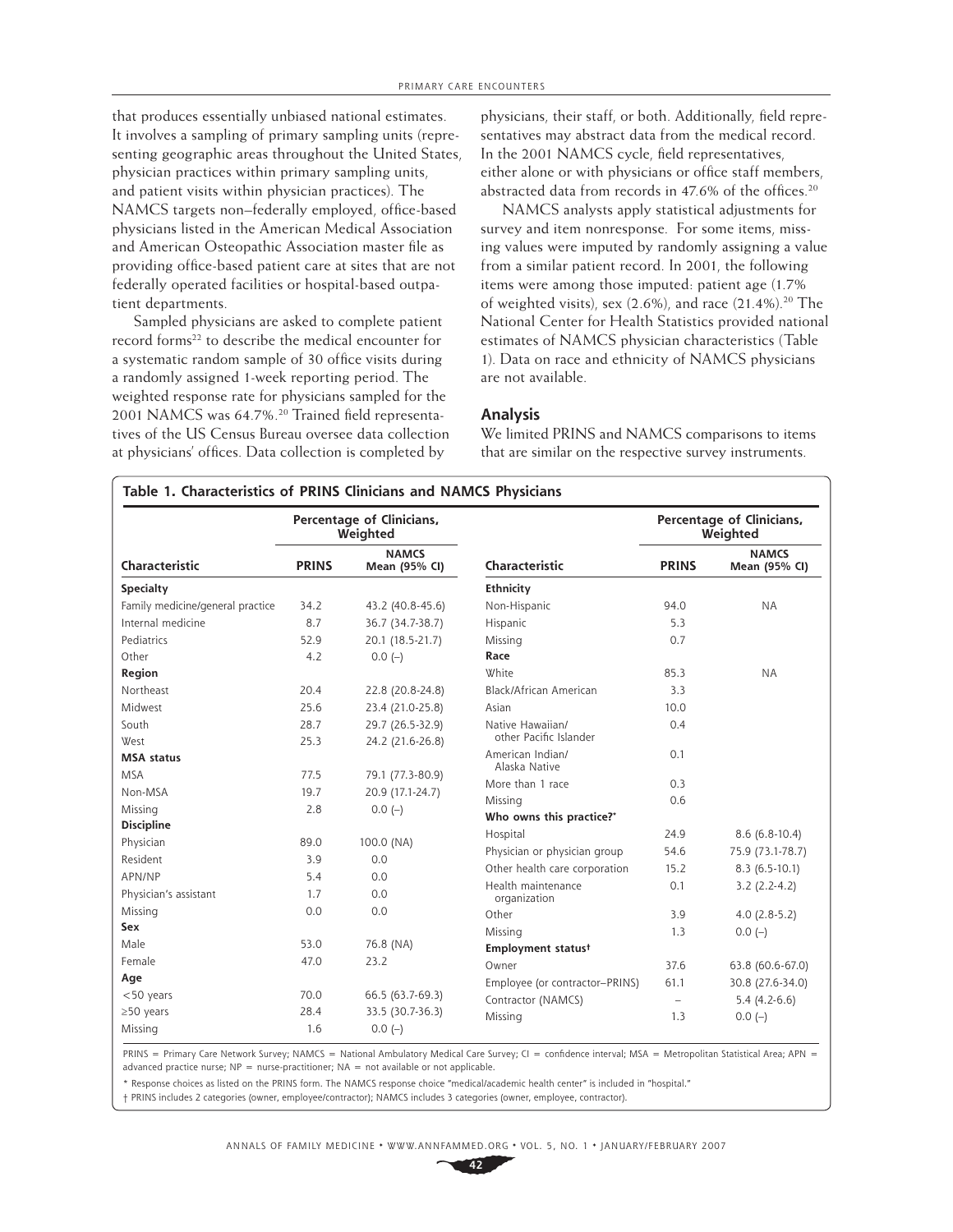The 95% confidence intervals (CIs) are presented for the NAMCS data. Weighted data represent the sampling frames of the 2 methods: NAMCS data were weighted to produce national estimates of physicians and encounters with office-based primary care physicians,<sup>20</sup> and PRINS visits were weighted to represent the clinicians within the networks and encounters at their offices. We derived PRINS weights from network reports of the number of clinicians active within the network and PRINS-1 form estimates of the number of ambulatory patient visits and the number of half-days they provided direct patient care in an average week. Weighted data thus differ considerably from unweighted data.

We grouped primary diagnoses into 15 primary diagnosis groups according to *ICD-9-CM* codes. Visit diagnoses were also examined using *ICD-9-CM* clusters as described by Pace et al.<sup>23</sup> For this analysis, we considered all diagnoses listed for the encounter. Because multiple diagnoses per patient encounter were coded within the NAMCS and PRINS databases (maximum of 3 diagnoses for NAMCS and 6 for PRINS), diagnoses were weighted so as to reflect the weighted number of encounters. For example, if 3 *ICD-9-CM* codes were provided, each was weighted by one third and then further weighted to reflect the PRINS or NAMCS sampling frames.

Analyses presented are limited to percentages and 95% CIs for NAMCS data. Because of differences in sampling frames and methods between PRINS and NAMCS, comparisons based on these data should be made with caution. In addition, analyses of PRINS data will need to account for the sampling design that includes clinician and visit clustering. Data from visits of comparable NAMCS and PRINS practicing physicians can be examined when PRINS data become publicly available. This report presents a preliminary overview of PRINS data, suggests how PRINS may differ from NAMCS, and offers areas for further investigation.

## **RESULTS**

#### **Clinicians**

We analyzed data from 900 PRINS clinicians in 392 practices; 72% were in a practice with another PRINS participant. A median 40% of clinicians per network participated (range, 2%-100%). Most PRINS clinicians were physicians (89%); the remaining were physicians in residency training (4%), APNs/NPs (5%), or physician's assistants (2%) (Table 1). Most PRINS clinicians were in pediatrics or family medicine, about one half were female, and approximately one third were practice owners. Table 1 also shows the weighted characteristics of the 1,491 primary care physicians participating in the 1997-2001 NAMCS.

#### **Patients and Encounters**

We compared characteristics of 597,176 weighted encounters with PRINS clinicians (26,265 unweighted encounters) with those of approximately 2.1 billion weighted encounters with NAMCS physicians. Larger percentages of the PRINS visits were made by children and nonwhite patients, whereas smaller percentages were made by patients with private insurance (Table 2).

A diagnostic or other assessment service was ordered or performed at almost all of PRINS visits and at approximately three quarters of NAMCS visits (Table 2). Overall, blood pressure measurement was performed at similar percentages of PRINS and NAMCS visits. In analyses stratified by patient age-group, however, proportions of PRINS patient encounters including a blood pressure measurement were about 7 to 13 percentage points higher than the upper 95% CI for NAMCS encounters among similarly aged patients. Some aspect of a physical examination was conducted during 92.1% of PRINS encounters. When physical examination and blood pressure were excluded, 87.1% of PRINS visits included a diagnostic or other assessment service, most commonly weight measurement (82.0%), height measurement (42.1%), and assessment for developmental or functional impairment (13.4%), for mood or behavior problems (10.1%), and for tobacco use (10.4%).

A preventive or counseling/educational service was ordered or provided during approximately two thirds of PRINS visits and one third of NAMCS visits (Table 2). The percentages of visits involving services for diet/nutrition, growth/development, and tobacco use/exposure were approximately 2 times higher for PRINS visits than for NAMCS visits. Other common preventive and counseling/educational services taking place during PRINS visits were counseling about physical activity (29.0%), injury prevention/safety (16.6%), immunization (13.1%), and behavior/psychosocial issues (11.9%).

#### **Diagnoses**

The percentages of visits with a given category for the primary diagnosis rarely differed by more than 2% between the PRINS and NAMCS samples (Table 3). Overall, 46.7% of PRINS visits included a single diagnosis code (32.6% included 2 codes; 20.0%, 3 codes; 0.6%, 4-6 codes; and 0.2%, 0 codes). A routine health maintenance diagnosis was listed as one of the codes for 22.7% of PRINS visits.

The top 15 diagnostic clusters for PRINS encounters were similar to those for NAMCS encounters (Table 4). Data were adjusted for multiple diagnoses per visit as described in the Methods. In both PRINS and NAMCS, the highest percentages of health main-

ANNALS OF FAMILY MEDICINE ✦ WWW.ANNFAMMED.ORG ✦ VOL. 5, NO. 1 ✦ JANUARY/FEBRUARY 2007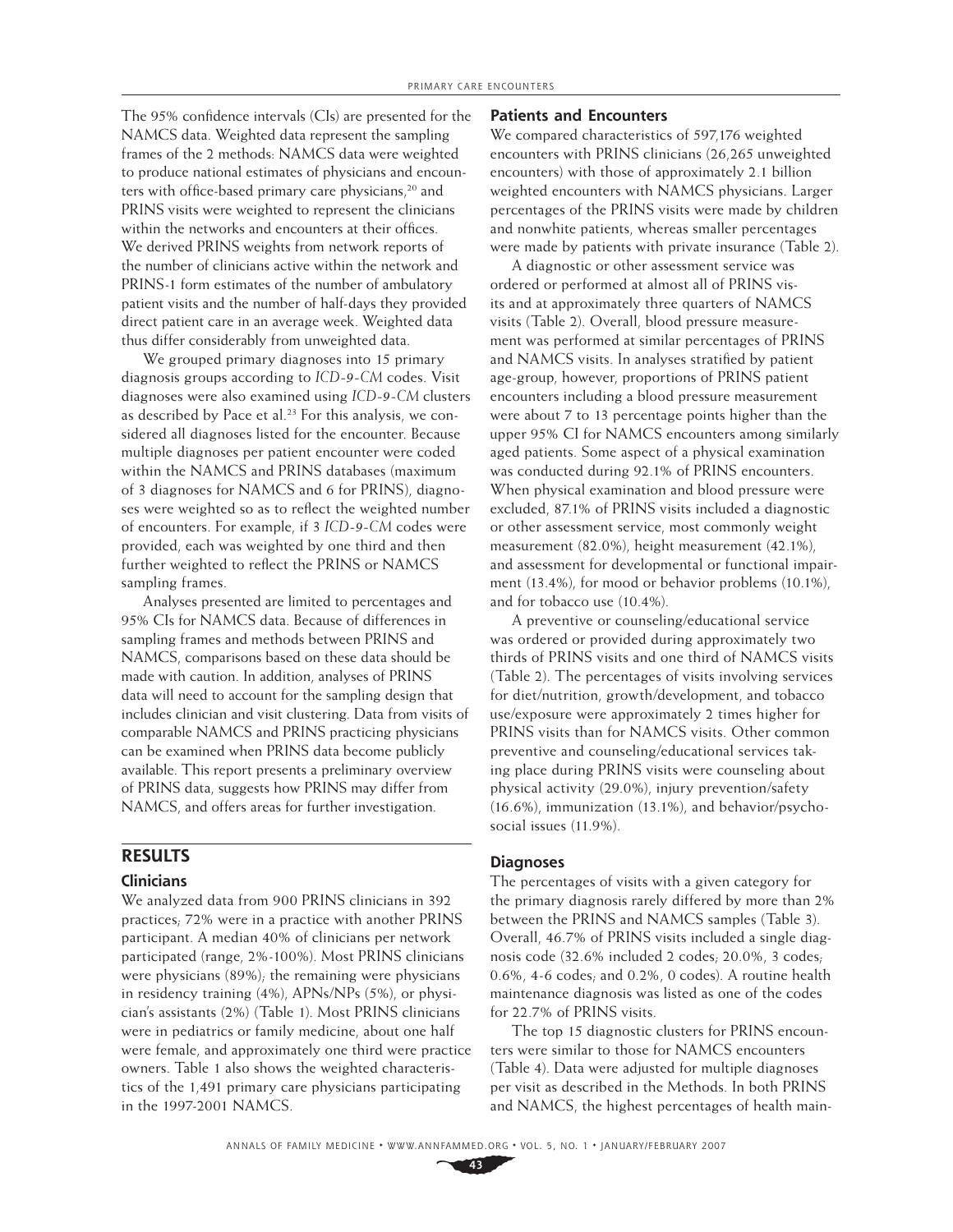|                               |                                               | Percentage of Visits,<br>Weighted |                                                        | Percentage of Visits,<br>Weighted |                               |
|-------------------------------|-----------------------------------------------|-----------------------------------|--------------------------------------------------------|-----------------------------------|-------------------------------|
| Characteristic                | <b>NAMCS</b><br><b>PRINS</b><br>Mean (95% CI) |                                   | Characteristic                                         | <b>PRINS</b>                      | <b>NAMCS</b><br>Mean (95% CI) |
| Specialty of the clinician    |                                               |                                   | Major reason for visit                                 |                                   |                               |
| Family medicine/general       | 55.0                                          | 46.4 (43.5-49.3)                  | Acute problem                                          | 48.5                              | 46.3 (45.3-47.2)              |
| practice                      |                                               |                                   | Chronic problem, routine                               | 18.2                              | 23.0 (22.0-23.9)              |
| Internal medicine             | 4.3                                           | 31.1 (28.7-33.5)                  | Chronic problem, flare-up                              | 8.2                               | 7.4 (7.0-7.9)                 |
| Pediatrics                    | 38.7                                          | 22.5 (20.6-24.5)                  | Presurgery or postsurgery/                             | 1.1                               | $2.0(1.8-2.2)$                |
| Other                         | 2.0                                           | $0.0(-)$                          | injury follow-up                                       |                                   |                               |
| Sex                           |                                               |                                   | Nonillness care/preventive care                        | 22.8                              | 18.4 (17.5-19.3)              |
| Male                          | 41.1                                          | 44.2 (43.8-44.7)                  | Missing                                                | 1.1                               | $2.9(2.4-3.5)$                |
| Female                        | 58.4                                          | 55.8 (55.3-56.2)                  | Clinician is this patient's                            |                                   |                               |
| Missing                       | 0.5                                           | $0.0(-)$                          | primary care clinician                                 |                                   |                               |
| Age, years                    |                                               |                                   | Yes                                                    | 76.6                              | 84.2 (83.0-85.5)              |
| $\leq$ 14                     | 43.1                                          | 27.4 (25.8-28.9)                  | No                                                     | 17.5                              | 10.5 (9.6-11.4)               |
| $15 - 24$                     | 10.4                                          | $7.3(6.9-7.6)$                    | Don't know                                             | 5.9                               | $5.3(4.5-6.1)$                |
| $25 - 44$                     | 15.5                                          | 20.2 (19.5-21.0)                  | Any diagnostic service or<br>other assessment provided |                                   |                               |
| $45 - 64$                     | 20.2                                          | 23.1 (22.4-23.7)                  | Yes                                                    | 98.8                              | 76.4 (74.9-78.0)              |
| 65-74                         | 6.5                                           | $11.1(10.6-11.6)$                 | No/missing                                             | 1.2                               | 23.6 (22.0-25.1)              |
| $\geq$ 75                     | 4.6                                           | 10.9 (10.2-11.6)                  | Blood pressure obtained                                |                                   |                               |
| Missing                       | 0.7                                           | $0.0(-)$                          | Yes                                                    | 58.9                              | 57.5 (55.7-59.2)              |
| Ethnicity                     |                                               |                                   | No                                                     | 41.1                              | 42.5 (40.8-44.3)              |
| Non-Hispanic                  | 84.7                                          | 68.1 (65.4-70.7)                  | Any counseling/education                               |                                   |                               |
| Hispanic                      | 12.5                                          | $9.4(7.3-11.5)$                   | services provided                                      |                                   |                               |
| Missing                       | 2.8                                           | 22.6 (20.1-25.0)                  | Yes                                                    | 63.8                              | 36.5 (35.1-38.0)              |
| Race                          |                                               |                                   | No/missing                                             | 36.2                              | 63.5 (62.0-64.9)              |
| White                         | 61.0                                          | 85.2 (82.7-87.6)                  | Counseling/education on                                |                                   |                               |
| Black/African American        | 25.4                                          | 10.2 (8.5-12.0)                   | diet/nutrition provided                                |                                   |                               |
| Asian                         | 2.3                                           | $4.0(2.2-5.8)$                    | Yes                                                    | 37.7                              | 19.2 (18.4-20.0)              |
| Native Hawaiian/other Pacific | 0.1                                           | $0.4(0.3-0.5)$                    | No                                                     | 62.3                              | 80.8 (80.0-81.6)              |
| Islander                      |                                               |                                   | Counseling/education on                                |                                   |                               |
| American Indian/Alaska Native | 0.7                                           | $0.1(0.1-0.2)$                    | growth/development<br>provided                         |                                   |                               |
| More than 1 race              | 6.5                                           | $0.1 (0.0 - 0.1)$                 | Yes                                                    | 14.4                              | $4.8(4.4-5.2)$                |
| Missing                       | 4.0                                           | $0.0(-)$                          | No                                                     | 85.6                              | 95.2 (94.8-95.6)              |
| Insurance                     |                                               |                                   | Counseling/education on                                |                                   |                               |
| Private insurance             | 47.2                                          | 57.7 (56.0-59.4)                  | tobacco use/exposure                                   |                                   |                               |
| Medicare                      | 9.7                                           | 18.2 (17.0-19.3)                  | provided                                               |                                   |                               |
| Medicaid                      | 25.2                                          | 10.0 (8.7-11.2)                   | Yes                                                    | 10.6                              | $3.5(3.2-3.8)$                |
| Self-pay                      | 9.1                                           | $5.4(4.8-6.0)$                    | No                                                     | 89.4                              | 96.5 (96.2-96.8)              |
| No charge                     | 0.5                                           | $0.3(0.3-0.3)$                    |                                                        |                                   |                               |
| Worker's compensation         | 0.3                                           | $1.0(0.8-1.2)$                    |                                                        |                                   |                               |
| Other                         | 5.4                                           | $4.4(3.9-4.8)$                    |                                                        |                                   |                               |
| Don't know or missing         | 2.5                                           | $3.1 (2.8 - 3.5)$                 |                                                        |                                   |                               |

# **Table 2. Characteristics of PRINS Patient Visits and NAMCS Patient Visits**

tenance visits occurred among children aged 0 to 14 years (28.0% and 25.6%, respectively; 95% CI, 24.5%- 26.7%) (Table 5).

## **PRINS Clinician Disciplines**

Data stratified by discipline for PRINS clinicians and encounters are given online (Supplemental Appendix: Tables 2-5, available online-only at http://www.

annfammed.org/cgi/content/full/5/1/39/DC1). PRINS clinician data are presented in an unweighted

format to better show the impact of clinician weighting. Most APNs/NPs and physician's assistants worked in the family practice and general practice settings. More than 90% of APN/NP visits included counseling services, compared with approximately 60% for other disciplines.

# **DISCUSSION**

The PRINS data represent the first systematic cataloging of care delivery in primary care offices by a large,

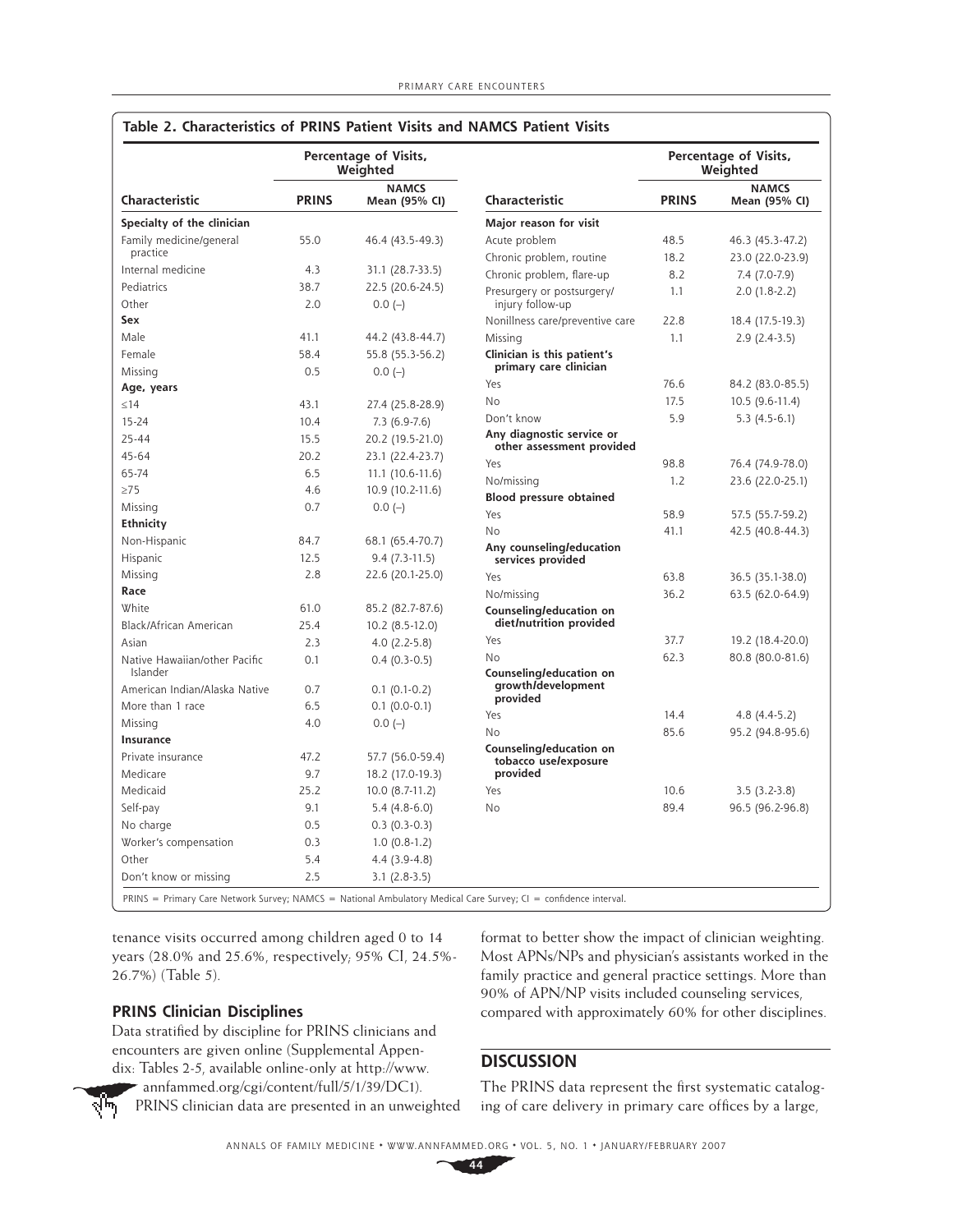| Table 3. Percentage of Visits by Primary Diagnosis Group |
|----------------------------------------------------------|
|----------------------------------------------------------|

|                                                                   |                   |              | Percentage of Visits,<br>Weighted |
|-------------------------------------------------------------------|-------------------|--------------|-----------------------------------|
| <b>Primary Diagnosis Group</b>                                    | ICD-9-CM<br>Codes | <b>PRINS</b> | <b>NAMCS</b><br>Mean (95% CI)     |
| Infectious and parasitic diseases                                 | 001-139           | 4.7          | $3.5(3.3-3.7)$                    |
| Neoplasm                                                          | 140-239           | 0.8          | $1.1(1.0-1.2)$                    |
| Endocrine, nutritional, metabolic diseases;<br>immunity disorders | 240-279           | 10.2         | $9.5(9.0-9.9)$                    |
| Mental disorders                                                  | 290-319           | 5.3          | $4.2$ (4.0-4.4)                   |
| Diseases of the nervous system and sense organs                   | 320-389           | 7.6          | $6.1(5.9-6.4)$                    |
| Diseases of the circulatory system                                | 390-459           | 9.9          | 11.9 (11.3-12.6)                  |
| Diseases of the respiratory system                                | 460-519           | 15.8         | 16.5 (16.0-17.1)                  |
| Diseases of the digestive system                                  | 520-579           | 4.0          | $4.2(4.0-4.4)$                    |
| Diseases of the genitourinary system                              | 580-629           | 3.6          | $3.6(3.4-3.8)$                    |
| Diseases of the skin and subcutaneous tissue                      | 680-709           | 44           | $3.7(3.5-3.9)$                    |
| Diseases of the musculoskeletal and connective<br>tissue          | 710-739           | 5.1          | $8.0(7.6-8.4)$                    |
| Symptoms, signs, and ill-defined conditions                       | 780-799           | 8.0          | $8.0(7.7-8.3)$                    |
| Injury and poisoning                                              | 800-999           | 3.7          | $4.5(4.3-4.8)$                    |
| Supplementary classification                                      | V01-V82           | 15.3         | 13.8 (13.1-14.5)                  |
| All other diagnoses/unknown                                       | $-*$              | 1.7          | $1.3(1.2-1.4)$                    |

 $ICD-9-CM = International Classification of Dispaces, Ninth Revision, Clinical Modification: PRINS = Primary Care$ Network Survey; NAMCS = National Ambulatory Medical Care Survey; CI = confidence interval.

\* Includes diseases of the blood and organs (280-289); complications of pregnancy, childbirth, and the puerperium (630-677); congenital anomalies (740-759); certain conditions originating in the perinatal period (760- 779); and diagnoses that were uncodable (patient left before being seen; patient was transferred to another facility; health maintenance organization did not authorize treatment; entry was "none," "no diagnosis," "no disease," or "healthy"). Unknown includes blank diagnoses, uncodable diagnoses, and illegible diagnoses.

|                             | <b>Rank Order</b> |                | Percentage of Visits, Weighted |                               |  |
|-----------------------------|-------------------|----------------|--------------------------------|-------------------------------|--|
| <b>Diagnostic Cluster</b>   | <b>PRINS</b>      | <b>NAMCS</b>   | <b>PRINS</b>                   | <b>NAMCS</b><br>Mean (95% CI) |  |
| Routine health maintenance  | 1                 | 1              | 15.9                           | 11.2 (10.6-11.8)              |  |
| Upper respiratory infection | $\overline{2}$    | $\overline{2}$ | 6.9                            | $7.1(6.7-7.5)$                |  |
| Hypertension                | 3                 | 3              | 6.0                            | $6.5(6.2-6.9)$                |  |
| Otitis media                | 4                 | $\overline{4}$ | 5.4                            | $3.4(3.2-3.6)$                |  |
| Diabetes mellitus           | 5                 | 5              | 3.6                            | $3.0(2.8-3.2)$                |  |
| Depression or anxiety       | 6                 | 9              | 2.2                            | $2.0(1.9-2.1)$                |  |
| Asthma                      | 7                 | 11             | 2.1                            | $1.7(1.6-1.8)$                |  |
| Rhinitis                    | 8                 | 12             | 2.1                            | $1.6(1.4-1.9)$                |  |
| Sinusitis                   | $\mathsf{Q}$      | 6              | 1.9                            | $2.9(2.6-3.1)$                |  |
| Hyperlipidemia              | 10                | 8              | 1.9                            | $2.1(1.9-2.3)$                |  |
| Lower respiratory infection | 11                | 17             | 1.7                            | $1.3(1.1-1.4)$                |  |
| Eczema                      | 12                | 16             | 1.6                            | $1.4(1.3-1.6)$                |  |
| Peptic disease              | 13                | 15             | 1.4                            | $1.5(1.4-1.6)$                |  |
| Pregnancy-related           | 14                | 30             | 1.3                            | $0.6(0.5-0.8)$                |  |
| Nonfungal skin infection    | 15                | 27             | 1.3                            | $0.8(0.7-0.9)$                |  |

dence interval.

diverse group of PBRN members. This national effort presents a new data set that can be used to examine primary care delivery. It uniquely includes data collected from practicing physicians, physicians in training, APNs/NPs, and physician's assistants.

Diagnostic or other assessment services and preventive and counseling and educational services occurred more routinely during PRINS visits than during NAMCS visits. Further analyses may shed light on whether such differences are due to survey methods, patient populations, or actual service delivery. PRINS data were directly recorded by the providing clinician, whereas NAMCS data were sometimes derived from chart review, a method shown to underestimate the delivery of any counseling, education, or therapeutic service by about 30%, but not to significantly influence recording of diagnostic or screening services.24 In addition, the PRINS-2 form was specifically designed to capture relevant primary care activities, thus offering more options for capturing this group of services. An evaluation of NAMCS long and short forms found that listing more options for diagnostic and screening services increased the number of services reported, but an expansion of counseling, education, or therapeutic items did not.<sup>24</sup> Both PRINS and NAMCS survey methods likely result in an of health behavior counseling compared with direct observation.<sup>25</sup> Another possible difference is the extent to which clinicians and their practice staff members in PBRNs may more diligently comply with research protocols relative to clinicians and staff less experienced in research conducted in the office setting.

The number of clinician diagnoses and patient complaints allowed on PRINS and NAMCS

forms may need to be expanded to better reflect the complexity of primary care office visits. Family physicians address more than 3 problems at approximately one third of office visits but bill for more than 3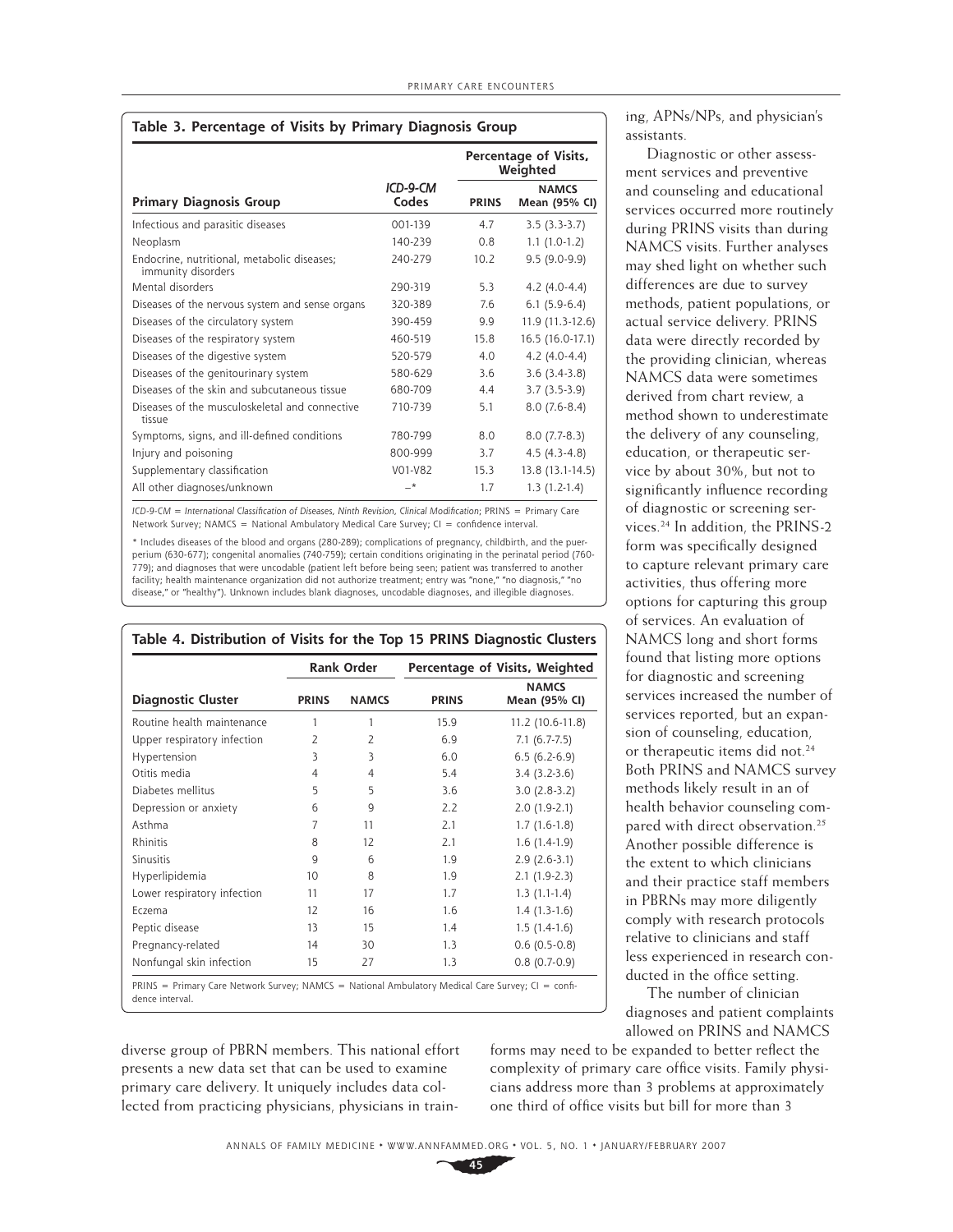| Table 5. Percentage of Visits Within Age-groups  |
|--------------------------------------------------|
| With the Diagnosis of Routine Health Maintenance |

|                          | Percentage of Visits, Weighted |                               |  |  |
|--------------------------|--------------------------------|-------------------------------|--|--|
| <b>Patient Age-group</b> | <b>PRINS</b>                   | <b>NAMCS</b><br>Mean (95% CI) |  |  |
| $\leq$ 14 years          | 28.0                           | 25.6 (24.5-26.7)              |  |  |
| 15-24 years              | 13.9                           | 12.2 (11.3-13.1)              |  |  |
| $25-44$ years            | 6.3                            | $6.8(6.1-7.5)$                |  |  |
| 45-64 years              | 6.1                            | $5.3(4.8-5.8)$                |  |  |
| $65-74$ years            | 1.9                            | $3.6(2.9-4.2)$                |  |  |
| $\geq$ 75 years          | 1.7                            | $2.8(2.5-3.2)$                |  |  |

problems only 21% of the time.<sup>26</sup> Although neither NAMCS nor PRINS forms specifically requested more than 3 diagnoses or patient complaints, PRINS allowed up to 6 to be coded; nonetheless, nearly all PRINS visits had 3 or fewer diagnoses listed. The effect of allowing a greater number of codes is an important area for future research.

NAMCS data play an important role in understanding the delivery of ambulatory care within the United States. A strength of NAMCS is the representative sampling methodology, whereas a weakness is the problem inherent with chart abstraction and imputation. The strengths and weaknesses of PRINS appear to be exactly the reverse of those of NAMCS. Viewed in combination, the 2 data sets may provide an improved understanding of activities undertaken within primary care. With the growth of PBRNs and the desire of the National Institutes of Health to train 50,000 community-based−clinician researchers,27 other alternatives to PRINS or NAMCS may be emerging to provide even more robust views of ambulatory care with improved data collection directly from clinicians.

PRINS data may offer a more in-depth view of particular aspects of primary care. First, PRINS encounters included many children, members of minority racial groups, and patients without private health insurance. These patient groups have health concerns that make them key groups to target when addressing national health priorities. Second, physicians in training, APNs/NPs, and physician's assistants were included in PRINS; thus, these data offer the opportunity to compare care delivery between types of clini cians.<sup>28,29</sup> Third, the PRINS data set is one of the first large data sets that can be used to examine questions related to clustering of patient characteristics and service delivery within practices, which is an important aspect of analysis in PBRN research.<sup>30-34</sup> Lastly, PRINS data are valuable to individual PBRNs for describing their clinicians, patients, and visits. Such data are useful

during study planning or practice quality improvement efforts to estimate percentages of patients with particular characteristics or diagnoses. PBRNs attempting such research should include representative samples of their members in data collection processes.

The PRINS data describing primary care delivery among PBRNs are unparalleled in scope. These data have the potential to more clearly describe service delivery in that sector. In addition, these data offer the unique opportunity to examine research questions of particular relevance to PBRNs. We encourage investigators to pursue further evaluations using the PRINS public use data when they become available from AHRQ.

#### **To read or post commentaries in response to this article, see it online at http://www.annfammed.org/cgi/content/full/5/1/39.**

**Key words:** Practice-based research; health care delivery; health services research; primary care; ambulatory care; office visits; physicians; allied health personnel; prevention; survey methods

Submitted July 28, 2005; submitted, revised, May 22, 2006; accepted May 30, 2006.

This study was presented in part at the 1st Annual Practice-Based Research Networks (PBRN) Meeting, July 21, 2005, Washington, DC.

**Funding support:** The project was supported through a series of cooperative agreements (HS-01-004) from the Agency for Healthcare Research and Quality.

**Acknowledgments:** We greatly appreciate the efforts of the numerous clinicians, their practice staff members, and the leaders and research staff of the 20 PBRNs who participated in this effort. We also thank Social and Scientific Systems (SSS), 8757 Georgia Ave, Silver Spring, MD 20910, for providing statistical analyses. Many individuals at the National Centers for Health Statistics thoughtfully reviewed a draft of this paper and provided helpful comments; we particularly thank Donald K. Cherry, MS, National Center for Health Statistics, for providing NAMCS physician data.

PRINS Participants: Participating networks and the individuals in each network who coordinated this research effort for their network: Dartmouth-Northern New England Primary Care Research Network (the COOP Project): John H. Wasson, MD, Deborah J. Johnson, Judy Knapp; San Diego Unified Family Medicine Research Network (SURF\*NET): Martin L. Kabongo, MD, PhD, Theodore G. Ganiats, MD; Kansas Practice Research Network (KSPRN): K. James Kallail, PhD, Lolem Ngong, MPH, Rick Kellerman, MD; Cincinnati Pediatric Research Group (Cincinnati PRG): Robert M. Siegel, MD, Jeralyn Bernier, MD, MPH; Colorado Research Network (CaReNet): Wilson D. Pace, MD, Deborah Main, PhD; Oklahoma Physicians Resource/Research Network (OKPRN): James Mold, MD, MPH, Michelle A. Roberts, BA; Southern Primary-care Urban Research Network (SPUR-NET): Jeffrey R. Steinbauer, MD, Grace Kuo, PharmD; Pediatric Practice Research Group (PPRG): Adolfo J. Ariza, MD, Helen J. Binns, MD, MPH; Research Involving Outpatient Settings Network (RIOSNet): Robert Williams, MD, MPH, Mark Unverzagt, MD, Alison Baker, MS; Virginia Ambulatory Care Outcomes Research Network (ACORN): Stephen F. Rothemich, MD, MS, Amy Burgett, RN; Pediatric Research in Office Settings (PROS): Kathleen A. Thoma, MA, Eric J. Slora, PhD, Richard C. Wasserman, MD, MPH; Southeast Regional Clinicians Network (SERCN): Elvan Catherine Daniels, MD, Yvonne Fry-Johnson, MD; Advanced Practice Registered Nurse Research Network (APRNet):

ANNALS OF FAMILY MEDICINE ✦ WWW.ANNFAMMED.ORG ✦ VOL. 5, NO. 1 ✦ JANUARY/FEBRUARY 2007